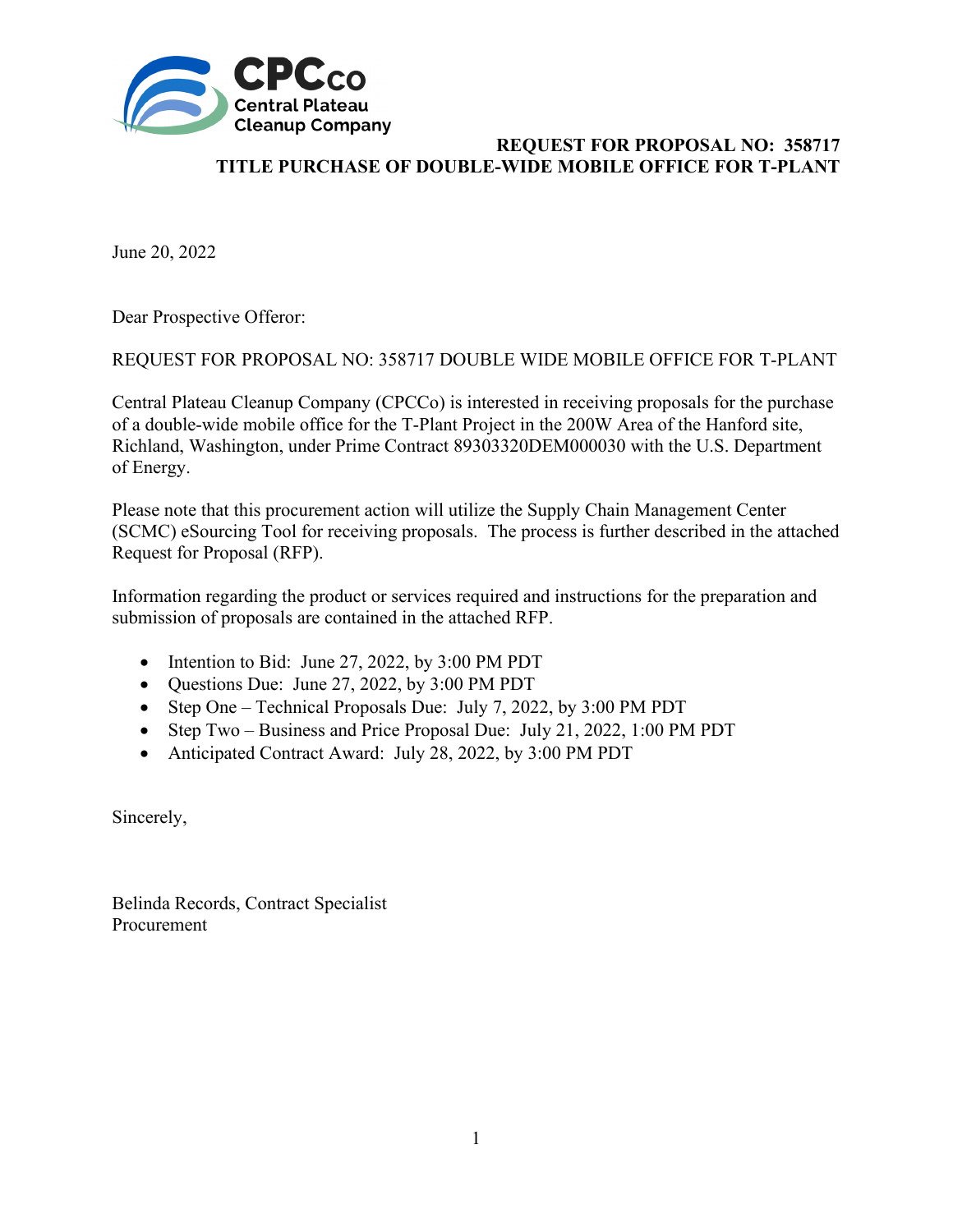

## TABLE OF CONTENTS

| 1.0 |      |                                                                        |  |
|-----|------|------------------------------------------------------------------------|--|
| 2.0 |      |                                                                        |  |
|     | 2.1  |                                                                        |  |
|     | 2.2  |                                                                        |  |
|     | 2.3  |                                                                        |  |
|     | 2.4  |                                                                        |  |
| 3.0 |      |                                                                        |  |
|     | 3.1  |                                                                        |  |
|     | 3.2  |                                                                        |  |
|     | 3.3  |                                                                        |  |
|     | 3.4  |                                                                        |  |
|     | 3.5  | Volume II – Business and Price and Contractual Proposal (Step Two)     |  |
|     | 3.6  |                                                                        |  |
|     | 3.7  | Exceptions to Technical Requirements and Other Terms and Conditions 10 |  |
|     | 3.8  |                                                                        |  |
| 4.0 |      |                                                                        |  |
|     | 4.1  |                                                                        |  |
|     | 4.2  |                                                                        |  |
|     | 4.3  |                                                                        |  |
|     | 4.4  |                                                                        |  |
|     | 4.5  |                                                                        |  |
|     | 4.6  |                                                                        |  |
|     | 4.7  |                                                                        |  |
| 5.0 |      |                                                                        |  |
|     | 5.1  |                                                                        |  |
|     | 5.2  |                                                                        |  |
|     | 5.3  | North American Industry Classification System (NAICS) Code and Size    |  |
|     |      |                                                                        |  |
|     | 5.4  |                                                                        |  |
|     | 5.5  |                                                                        |  |
|     | 5.6  |                                                                        |  |
|     | 5.7  |                                                                        |  |
|     | 5.8  |                                                                        |  |
|     | 5.9  |                                                                        |  |
|     | 5.10 |                                                                        |  |
|     | 5.11 |                                                                        |  |
|     | 5.12 |                                                                        |  |
|     | 5.13 |                                                                        |  |
|     |      |                                                                        |  |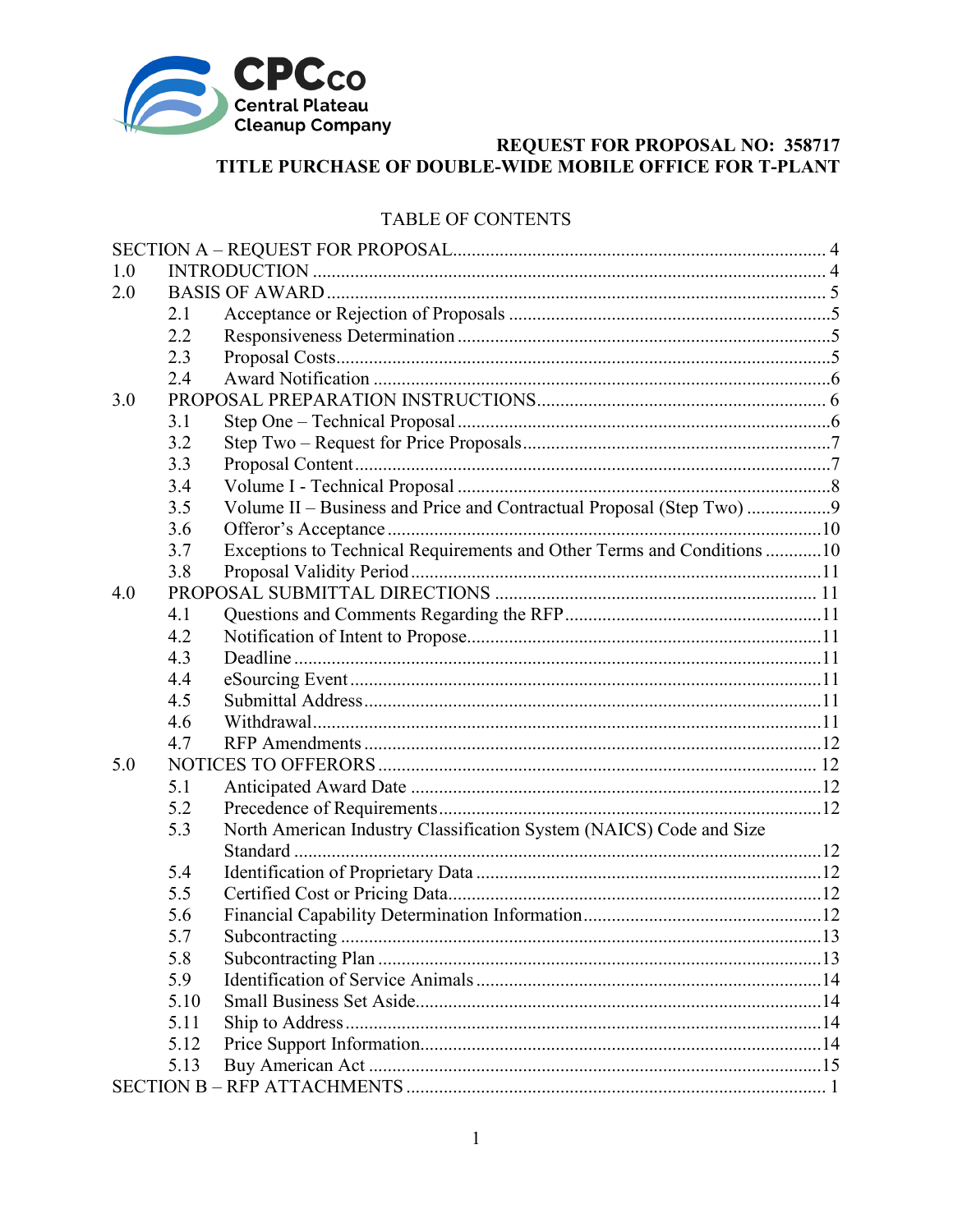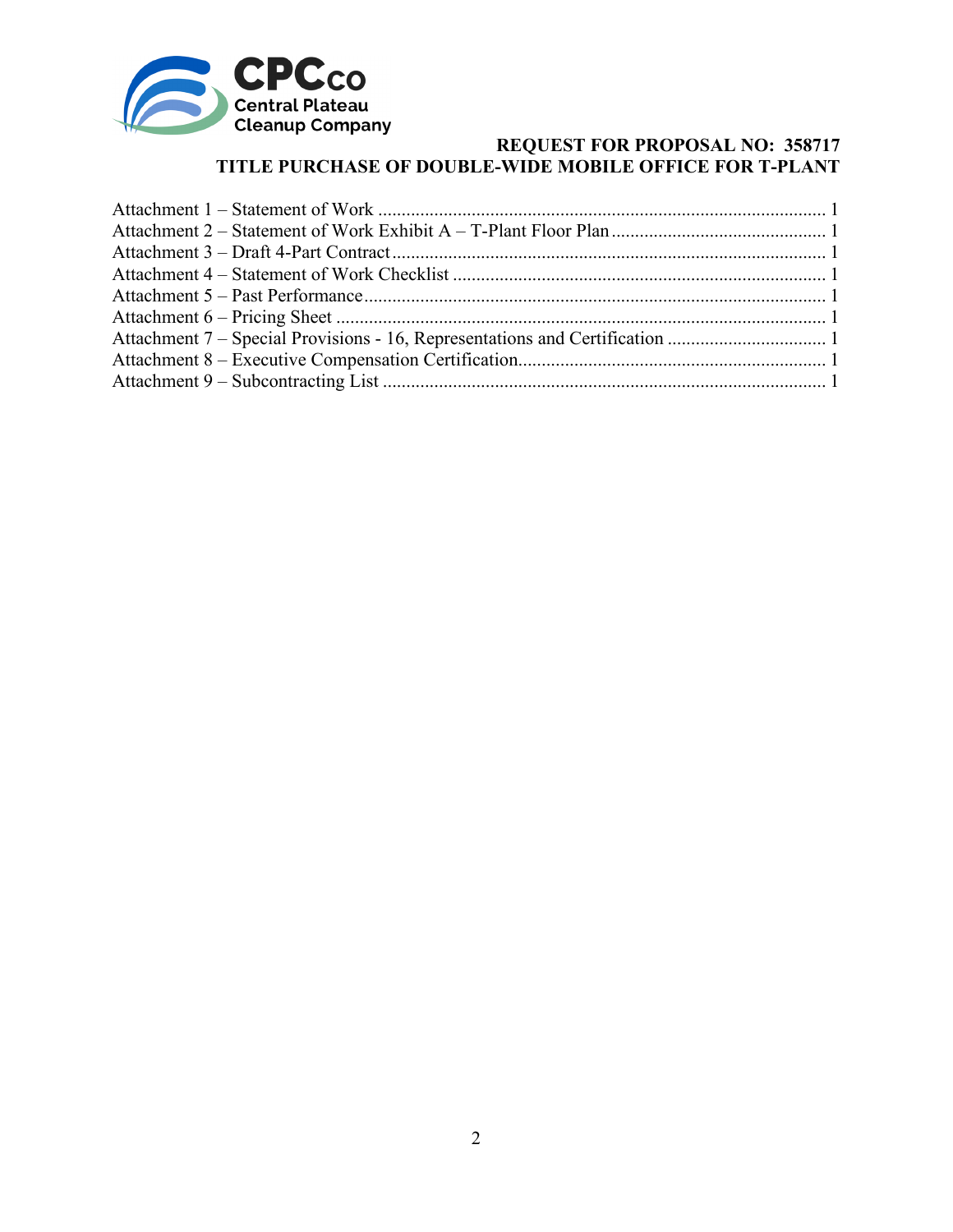

# **Acronyms**

| <b>BTR</b><br><b>DOE</b> | Buyer's Technical Representative<br>Department of Energy |
|--------------------------|----------------------------------------------------------|
| <b>NAICS</b>             | North American Industry Classification System            |
| QA                       | <b>Quality Assurance</b>                                 |
| <b>RFP</b>               | <b>Request for Proposal</b>                              |
| <b>SCMC</b>              | Supply Chain Management Center                           |
| <b>SOW</b>               | <b>Statement of Work</b>                                 |
| <b>CPCCo</b>             | Central Plateau Cleanup Company                          |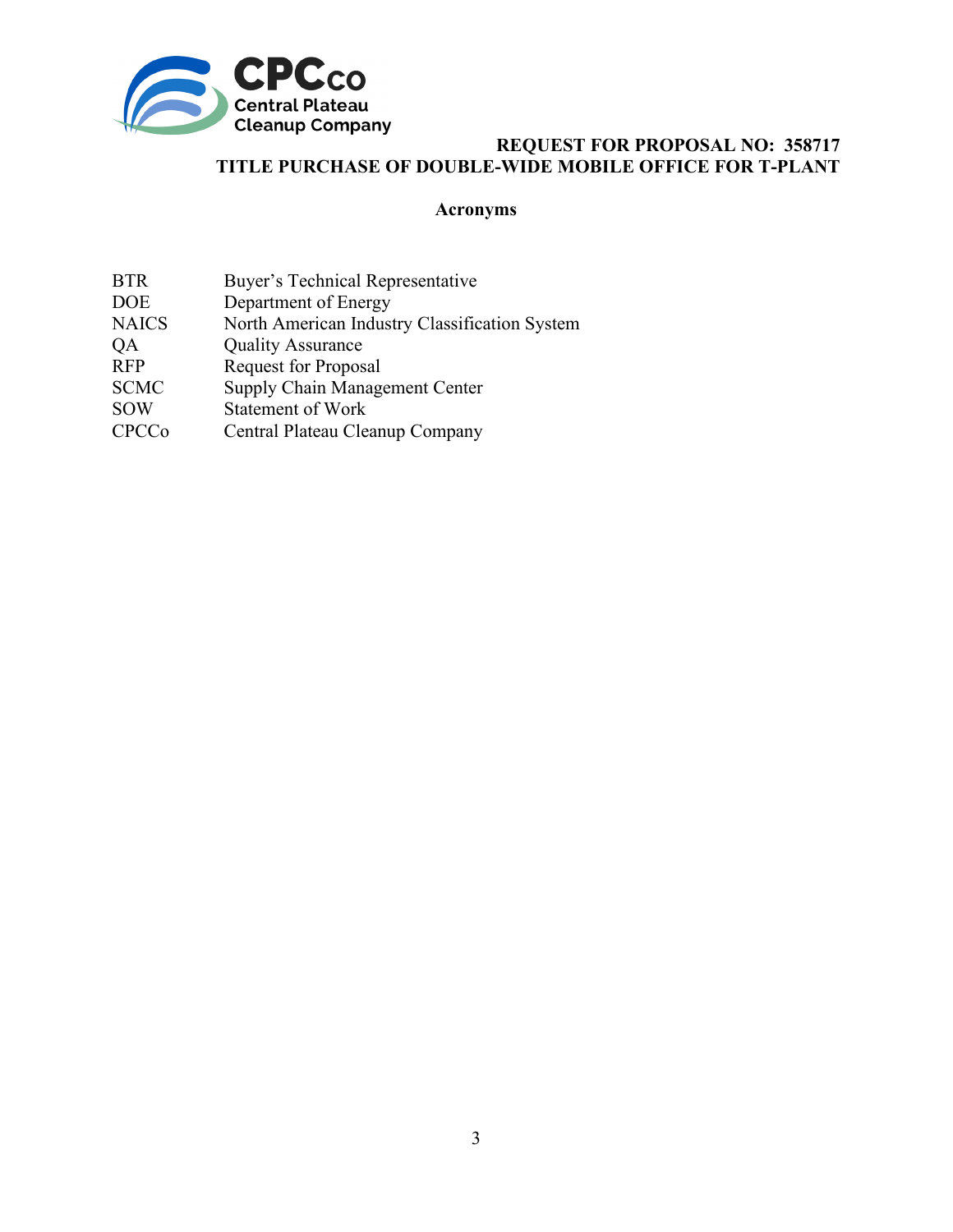

# <span id="page-4-0"></span>**SECTION A – REQUEST FOR PROPOSAL**

# <span id="page-4-1"></span>**1.0 INTRODUCTION**

Central Plateau Cleanup Company (CPCCo) acting under its contract with the U. S. Department of Energy (DOE), requests Offerors to submit a proposal for a firm fixed price type of contract to provide one double-wide mobile office*.* This Section A describes the basis of award, proposal submittal requirements, proposal instructions, and notices to Offerors. Section B contains Representations and Certifications and other documents, which Offerors may be required to complete, sign, and return with their proposal, as well as a Draft 4-Part Contract which contains:

- Part  $I -$  Statement of Work
- Part II Financial Terms
- Part III General Terms and Attachments
- Part IV Special Provisions

CPCCo may determine that any proposal not submitted in accordance with this Request for Proposal (RFP) is non-responsive and reject the proposal.

This Solicitation requires all Offerors submitting technically acceptable proposals to access the Supply Chain Management Center (SCMC) eSourcing Tool to input pricing. CPCCo will provide technically acceptable Offerors an email notification with a link to the SCMC eSourcing event including access instructions. Offeror will be afforded the opportunity to preview the application and place pricing information prior to the commencement of an event. This preview phase is called the pre-bid period. At the conclusion of the pre-bid period, the eSourcing event will commence and continue until its expiration. Events typically last 15-30 minutes.

This action will be conducted as an electronic bidding process with the ability to decrement bid. Upon Offeror's submittal of their initial price and after commencement of the event, Offeror will be assigned a number that corresponds to the rank of their price relative to the pricing submitted by other participants. The lowest priced submittal is ranked number one, the second lowest price is ranked number two, the third lowest price is ranked number three, and so on. An offeror may revise and submit lower pricing until the event expires. Pricing cannot be increased.

The tool will not disclose Offeror's proposed price to another Offeror's, nor will it disclose the lowest proposed price.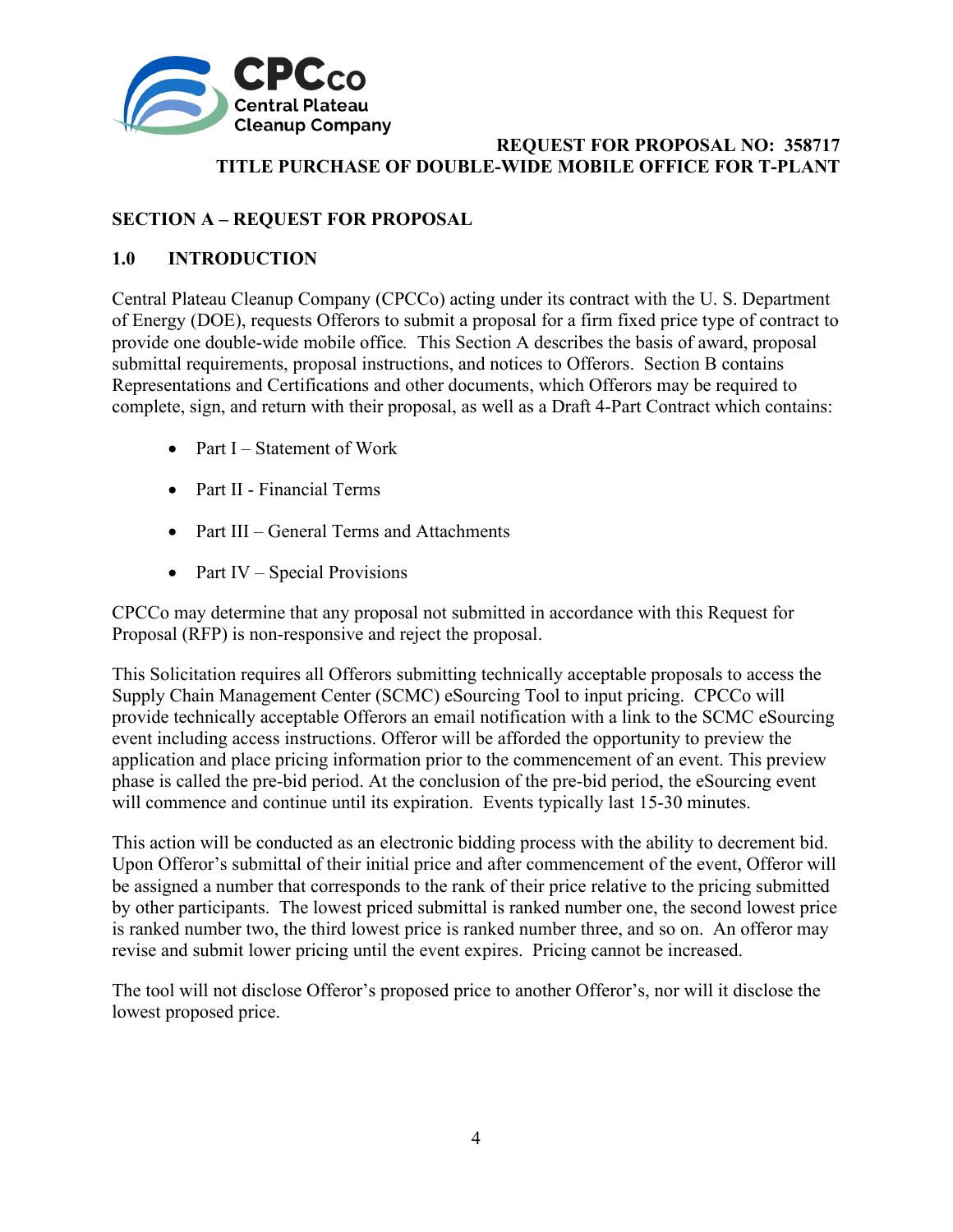

# <span id="page-5-0"></span>**2.0 BASIS OF AWARD**

Award shall be made in accordance with the process defined in Section 3.0, Proposal Preparation Instructions, to the Offeror submitting the lowest, technically acceptable price among the offers that meet all requirements of the RFP.

This solicitation provides the basis for CPCCo's evaluation and is keyed to the selection process. Offerors are also advised that CPCCo reserves the right to award a subcontract based upon initial offers and without further discussions with Offerors.

This acquisition is considered a commercial procurement as defined by the FAR.

## <span id="page-5-1"></span>**2.1 Acceptance or Rejection of Proposals**

CPCCo reserves the right to accept or reject any proposal with or without prior discussion with Offeror. CPCCo may:

- award a contract on the basis of proposals received without discussions with offerors (therefore, initial proposals should be submitted with the most favorable technical and price terms);
- select one or more Offerors to negotiate with;
- reject any or all proposals received;
- issue a request for new proposals; or
- cancel the RFP without awarding a contract.

#### <span id="page-5-2"></span>**2.2 Responsiveness Determination**

CPCCo will determine if Offeror is responsive to CPCCo requirements and eligible for award. This evaluation may include (but is not limited to) information gathered from other sources, including safety performance, financial stability and past performance for CPCCo or other customers. The determination may be made at any time by CPCCo without additional questions or revision. CPCCo may waive minor informalities and irregularities in offers received.

#### <span id="page-5-3"></span>**2.3 Proposal Costs**

CPCCo is under no obligation to pay proposal preparation costs.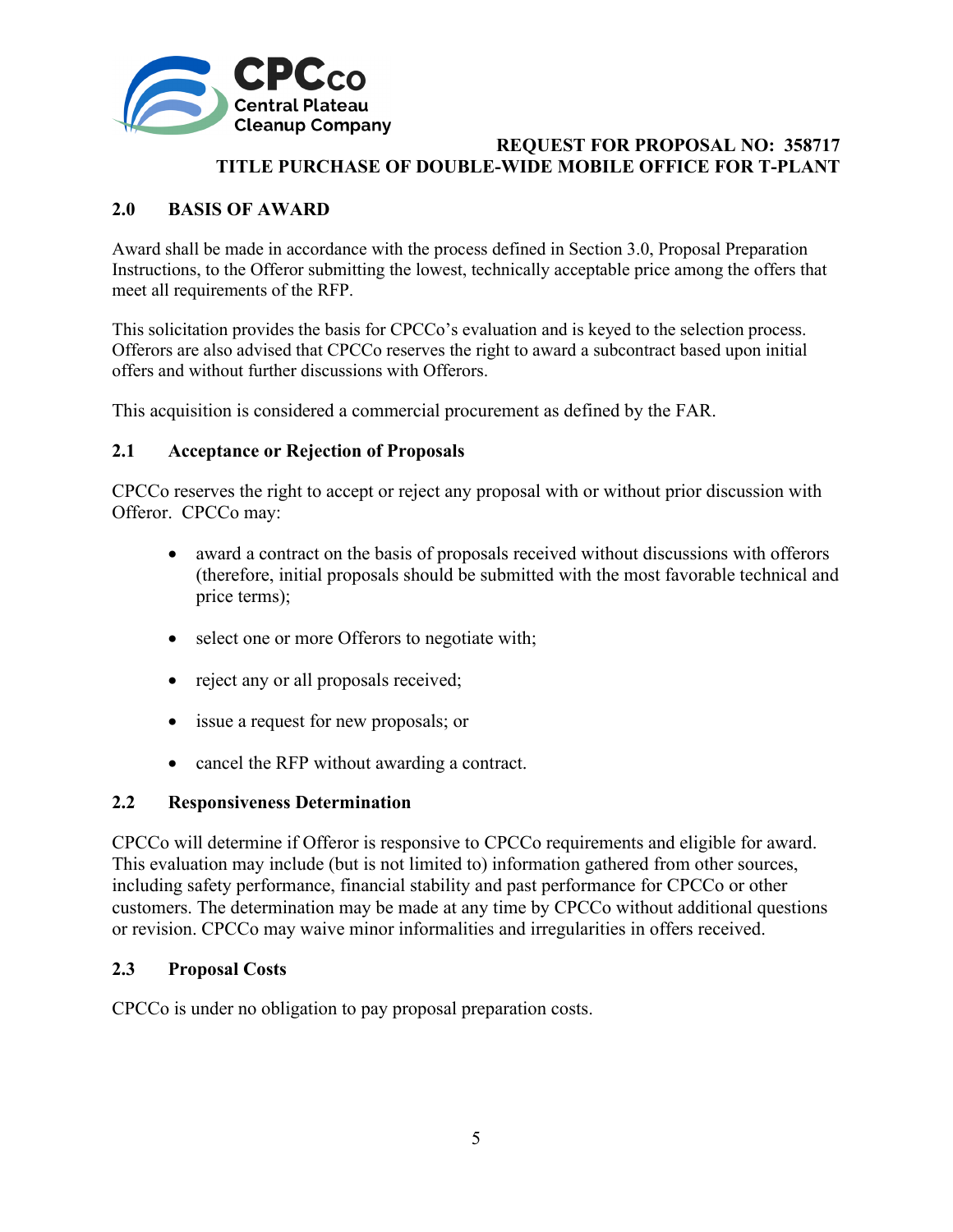

# <span id="page-6-0"></span>**2.4 Award Notification**

CPCCo will notify all offerors after CPCCo selects an Offeror for award. There will be no public opening of proposals.

# <span id="page-6-1"></span>**3.0 PROPOSAL PREPARATION INSTRUCTIONS**

Proposals shall be submitted in accordance with the instructions contained in this RFP. CPCCo intends to use a Two-Step Bidding process as outlined herein. The total number of sections to be submitted for each step is indicated in the Proposal Content section (Section 3.3) of this RFP.

Proposal must clearly and convincingly demonstrate that Offeror has a thorough understanding of and will be able to perform the proposed contract successfully. For technical work, describe the proposed technical approach including assumptions and supporting detail. Unsupported, unclear, or inconsistent statements about Offeror's proposed performance and compliance with all contract requirements may be determined as non-responsive.

Do not submit generic brochures or other marketing materials which do not specifically relate to the proposal.

## <span id="page-6-2"></span>**3.1 Step One – Technical Proposal**

- 1) Step One consists of the request for submission, evaluation and (if necessary) discussion of technical proposals. **No pricing is involved**. CPCCo's objective is to determine the acceptability of the product/services offered. Technical proposals should be prepared simply and economically, and provide a straightforward, concise delineation of the information required to be furnished. Emphasis should be on completeness and clarity.
	- a. CPCCo will evaluate technical proposals for adherence to the technical requirements outlined herein.
		- i. Technical proposals are subject to meeting the specifications in Attachment 4, Statement of Work checklist and completion/submission of Attachment 5 - Past Performance documentation, below identified in Section 3.4
		- ii. For those technical proposals found unacceptable, CPCCo will forward to the Offeror a notice of unacceptability upon completion of the technical proposal evaluation.
		- iii. Offerors may make multiple technical proposals presenting different basic approaches. Each technical proposal will be separately evaluated.
		- iv. Offerors should submit proposals that are acceptable without additional explanation or information. CPCCo may make a final determination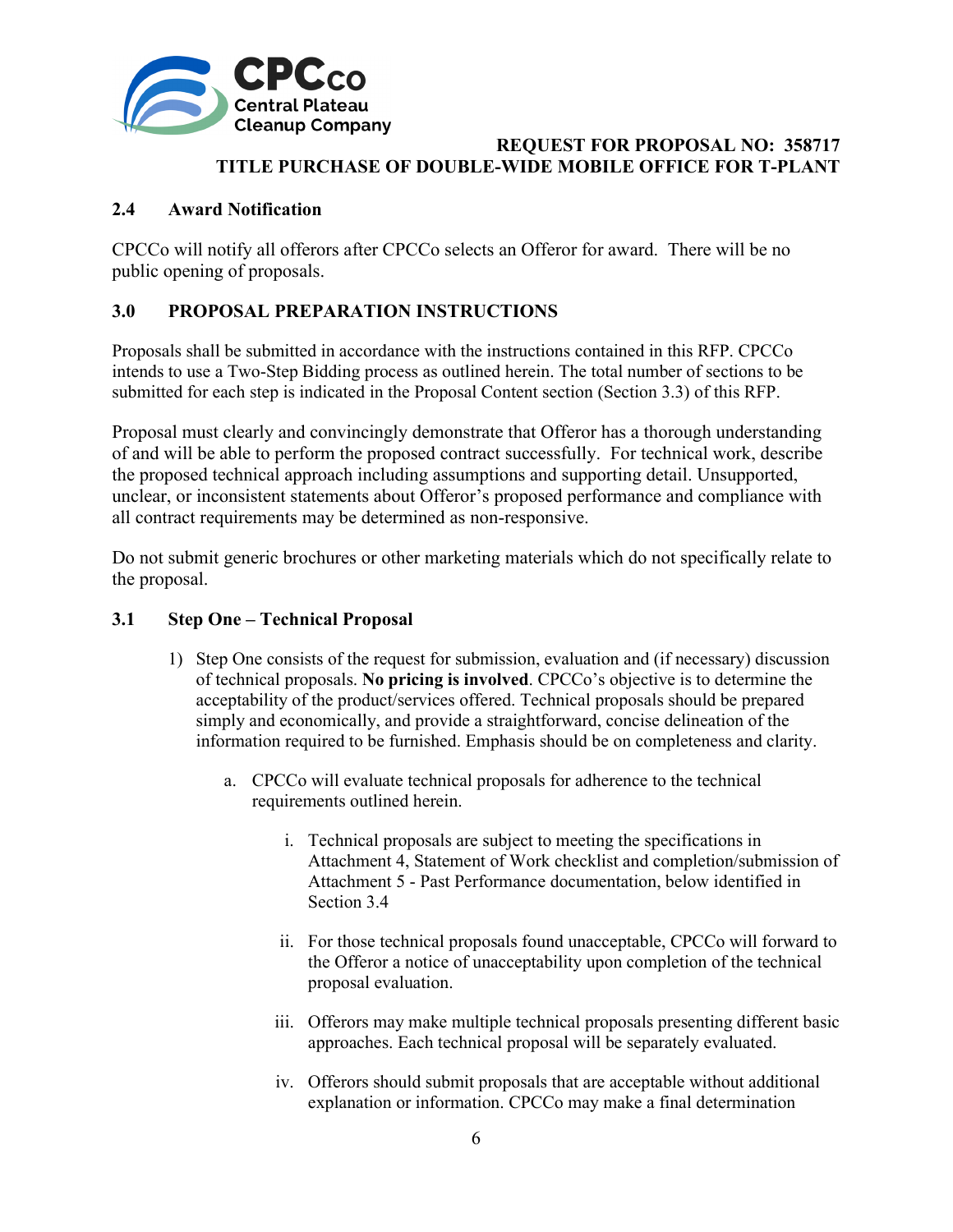

regarding a proposal's acceptability solely on the basis of the proposal as submitted and may proceed to Step Two without discussions.

- v. CPCCo reserves the right to limit the number of acceptable Offerors (at least two) to compete in Step Two.
- b. If necessary, technical discussions and clarifications will take place shortly after receipt of technical proposals. During this phase, CPCCo may require Offerors to submit additional clarifying or supplemental information to support the Offeror's technical proposal.
- c. Each technical proposal submitted should include a statement of acceptance of the enclosed Statement of Work. The Offeror must identify and describe all exceptions to this solicitation in their technical proposal in accordance with Section 3.7.
- d. Step One Technical Proposals must be marked appropriately and be received by the proposal due date as indicated in Section 4.3.

See Section 3.4 for further instructions on the content the technical proposal.

#### <span id="page-7-0"></span>**3.2 Step Two – Request for Price Proposals**

Step Two involves the submission of priced proposals by those who submitted acceptable technical proposals in Step One.

- a) The due date for Step Two proposals will be determined at the conclusion of technical proposal evaluations and/or discussions. CPCCo anticipates a two (2) week turnaround for Step Two price proposals.
- b) This Solicitation and resultant award is considered a negotiated procurement. CPCCo must complete a full technical evaluation prior to making an award determination.
- c) CPCCo reserves the right to conduct negotiations prior to award or to award a contract based upon initial offers and without further discussions.

#### <span id="page-7-1"></span>**3.3 Proposal Content**

Offeror's proposal must contain information sufficient to demonstrate an understanding of the requirements and offeror's ability to perform successfully as proposed. Offerors who submit proposals which are unclear or incomplete may be judged non-responsive and dropped from further consideration for this award. Simply repeating the Statement of Work requirements or merely offering to perform the work may result in a lower evaluation or the offer being judged nonresponsive to the requirements and dropped from further consideration.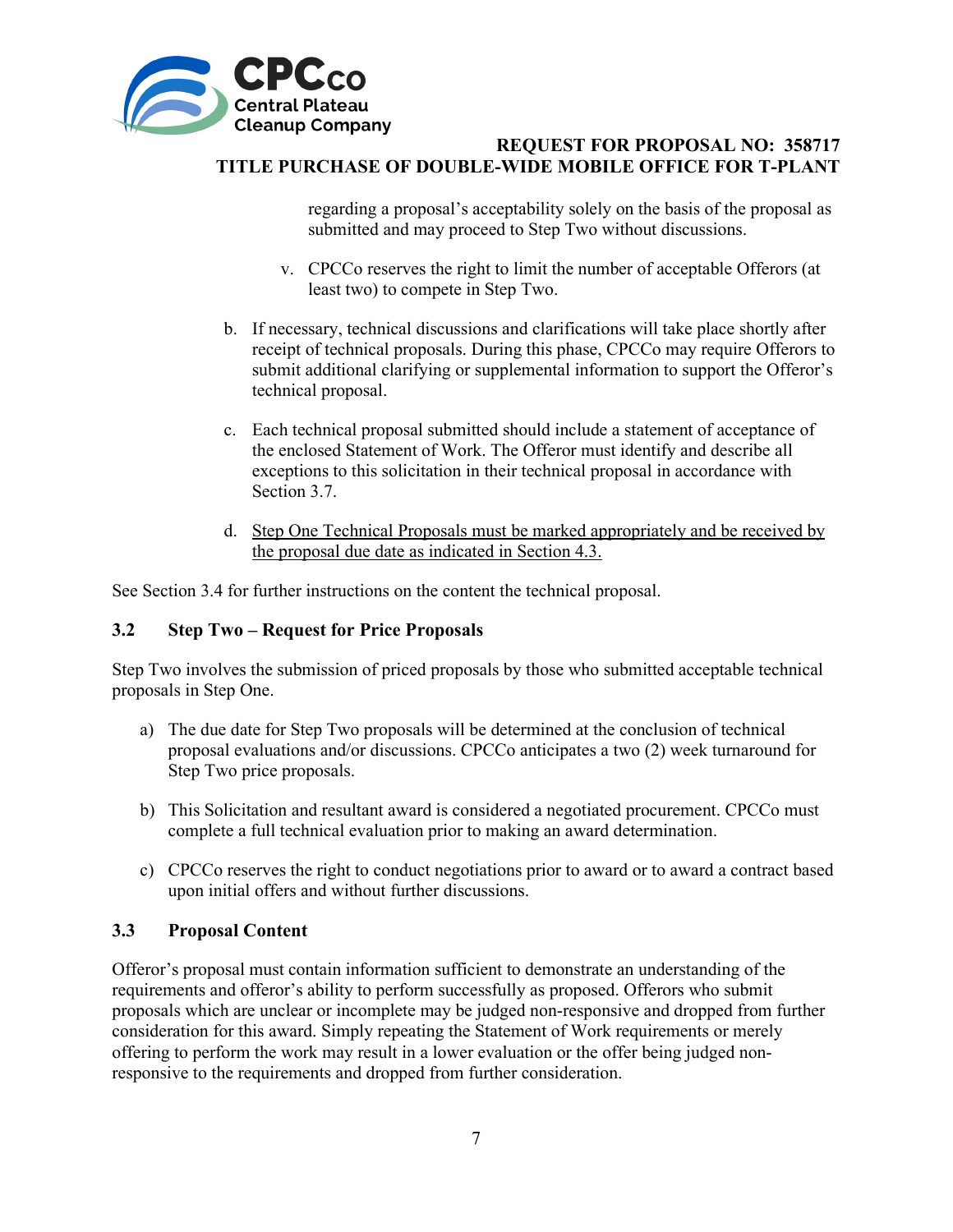

Do not submit generic brochures or other marketing materials which do not specifically relate to the proposal.

Proposals shall be organized in the manner listed in Sections 3.4 through 3.7 below. Each volume of the proposal shall be separate and complete. Omit all cost or pricing details from the technical proposal. Where estimated labor hours will provide clarity, propose them as hours only with no indication of price in the technical proposal.

The following documents make up a complete proposal package:

#### <span id="page-8-0"></span>**3.4 Volume I - Technical Proposal**

The technical proposal shall include the following elements (at a minimum) and be organized in the manner listed below.

- Confirmation that specification requirements will be satisfied through completion and submission of RFP Attachment 4 – Statement of Work Checklist. Please note any exceptions/clarifications of the requirements.
- A description of the modular office proposed, including:
	- Size
	- Type (e.g., double-wide modular office)
	- Year Manufactured and Serial Number
	- Drawing/sketch of proposed modular facility/trailer
- A preliminary schedule that shall identify the critical path elements and the dates required to meet CPCCo's required delivery date. Offerors shall identify any qualifying conditions for meeting the schedule. Required date is as follows:
	- Delivery: 12/30/22 (would prefer sooner if feasible)
- Past performance information Completion and submission of RFP Attachment 5 Past Performance, to demonstrate successful past performance by furnishing three (3) project references for previous (dating back no more than 3 years) projects of scope similar to that within this RFP will satisfy this requirement. Each project reference shall include the following information:
	- Client Company Name and Address
	- Client Point of Contact Name, email, and phone number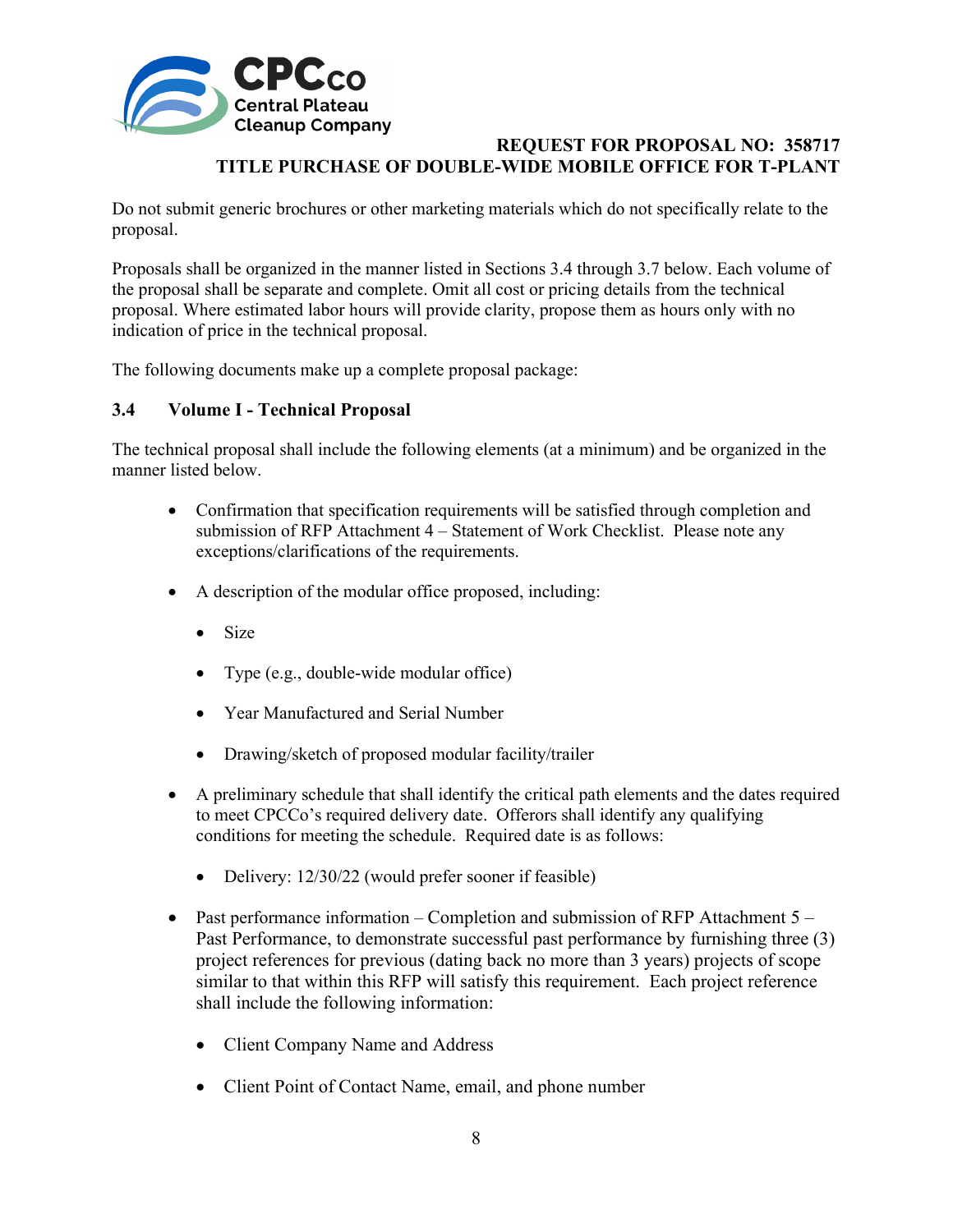

- Client's Contract Number
- Brief Description of Work Scope
- Photos of completed project (limit 5)
- Period of Performance
- Original Contract Value\*
- Final Contract Value\*

*\*If these latter two amounts are different, provide a brief explanation for the difference.*

 *Note: Information gained elsewhere by CPCCo can also be used as part of the evaluation.* 

# <span id="page-9-0"></span>**3.5 Volume II – Business and Price and Contractual Proposal (Step Two)**

Upon notification by the Buyer that Offeror will advance to Step Two of the proposal process, in accordance with Section 3.2, each Offeror shall provide the following information for representative(s) which will be participating on behalf of the Offeror in the eSourcing event: Name, email address, phone number, and "yes" or "no" as to whether each representative is a previous participant in an eSourcing event.

At the conclusion of the eSourcing event, Offerors are to submit a complete Business and Price Proposal. Business and Price Proposals shall consist of Offeror's proposed pricing as instructed below. Offeror must complete the price sheet as formatted. All pricing assumptions shall be clearly stated to allow a reviewer to assess the potential cost risks associated with the proposed design.

## **Submit the following information:**

Submit the following with this Volume:

- 1. Completed Price Proposal Price Sheet in Part B, Attachment 6 of this RFP.
- 2. Indicate clearly whether proposal is based on open market pricing or General Services Administration (GSA) pricing.
	- a. If GSA pricing, provide the GSA contract number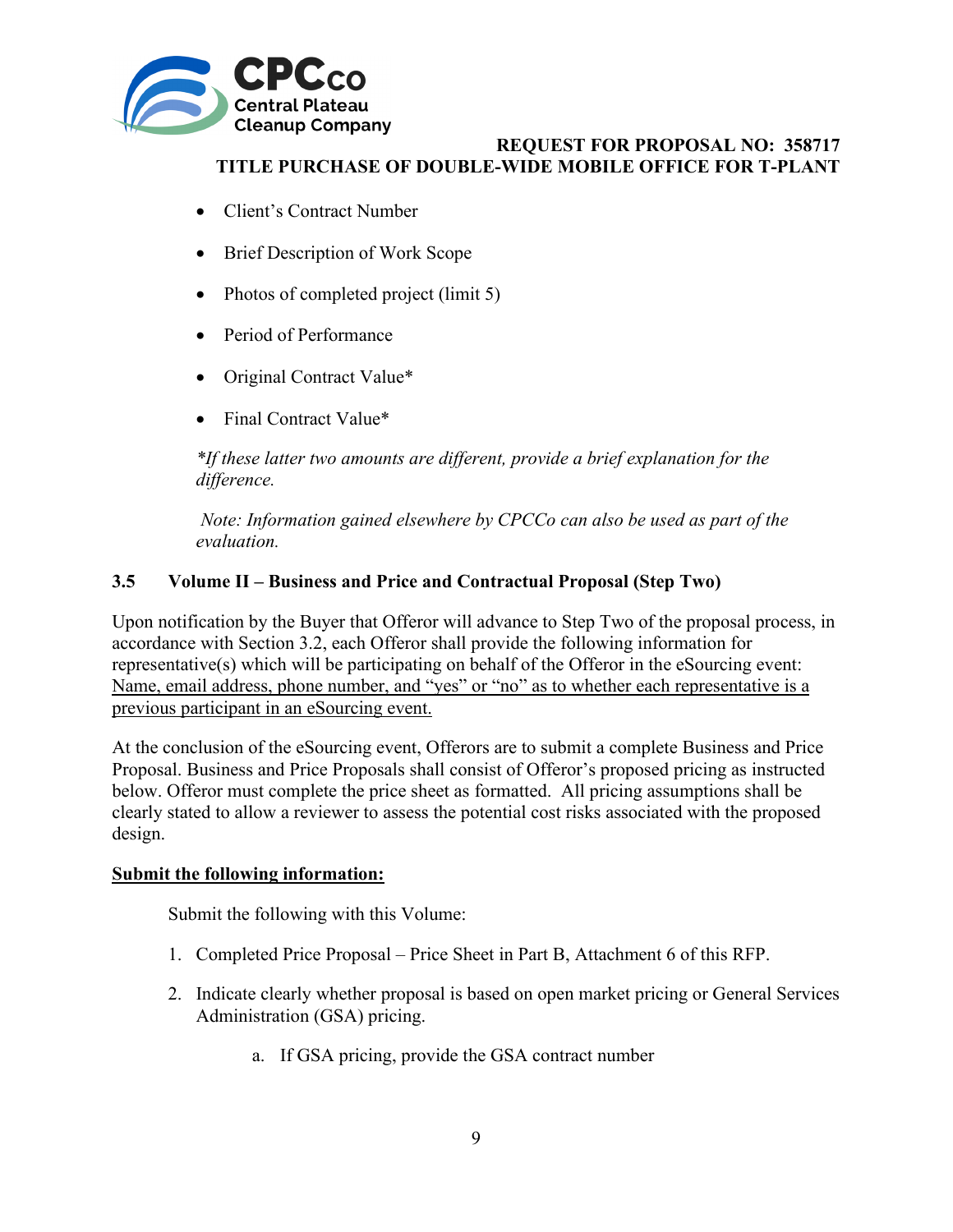

- 3. Standard payment terms are Net 30. In accordance with FAR 52.232-8 "Discounts for Prompt Payment" discounts for prompt payment will not be considered in the evaluation of offers. However, any offered discount will form a part of the award and will be taken if payment is made within the discount period indicated in the offer by the Offeror. As an alternative to offering a discount for prompt payment in conjunction with the offer, Offerors awarded contracts may include discounts for prompt payment on individual invoices.
- 4. Complete and sign Representations and Certifications RFP Section B Attachment 7. The Offeror shall complete sections 21 and 22 including the NAICS code and size standard identified in section 5.3 of this RFP and return Attachment 7, Representations and Certifications documentation.
- 5. Complete and sign the Executive Compensation Certification form in Part B, Attachment 8 of this RFP
- 6. Complete and sign the Lower Tier Subcontractor Flow down Certification form in Part B, Attachment 9 of this RFP
- 7. Insurance Certificate -- In accordance with the Draft Subcontract, Part III, Section 3.3, Special Provisions, SP-5 – On-Site Services (basic safety requirements) article 8.0, please submit with your proposal a copy of your applicable insurance certificate.

## <span id="page-10-0"></span>**3.6 Offeror's Acceptance**

The contract, if any, resulting from this RFP will be substantially the same as the draft contract that is contained in the accompanying file. Unless otherwise noted by Offeror in its proposal, Offeror's submission of a proposal signifies Offeror's unqualified acceptance of all of the technical requirements and other terms and conditions that are contained and referenced in this RFP and the accompanying draft contract file. Interpretations established by Offeror to any part of this RFP may be considered an exception and may render the proposal being considered nonresponsive and dropped from evaluation and award considerations.

## <span id="page-10-1"></span>**3.7 Exceptions to Technical Requirements and Other Terms and Conditions**

Offeror shall describe any exceptions to the technical requirements and other terms and conditions of the sample contract on which Offeror's proposal is based. Offerors are notified that CPCCo considers Offeror's compliance with the technical requirements and terms and conditions of the accompanying draft contract to be essential. In case of doubt, Offeror should request clarification from CPCCo. If Offeror takes any exceptions to the requirements of the RFP, the pricing shall be based on the requirements of the RFP and the exception(s) priced as alternates. If Offeror's proposal is based only on the proposed exceptions, CPCCo may determine that the proposal is non-responsive.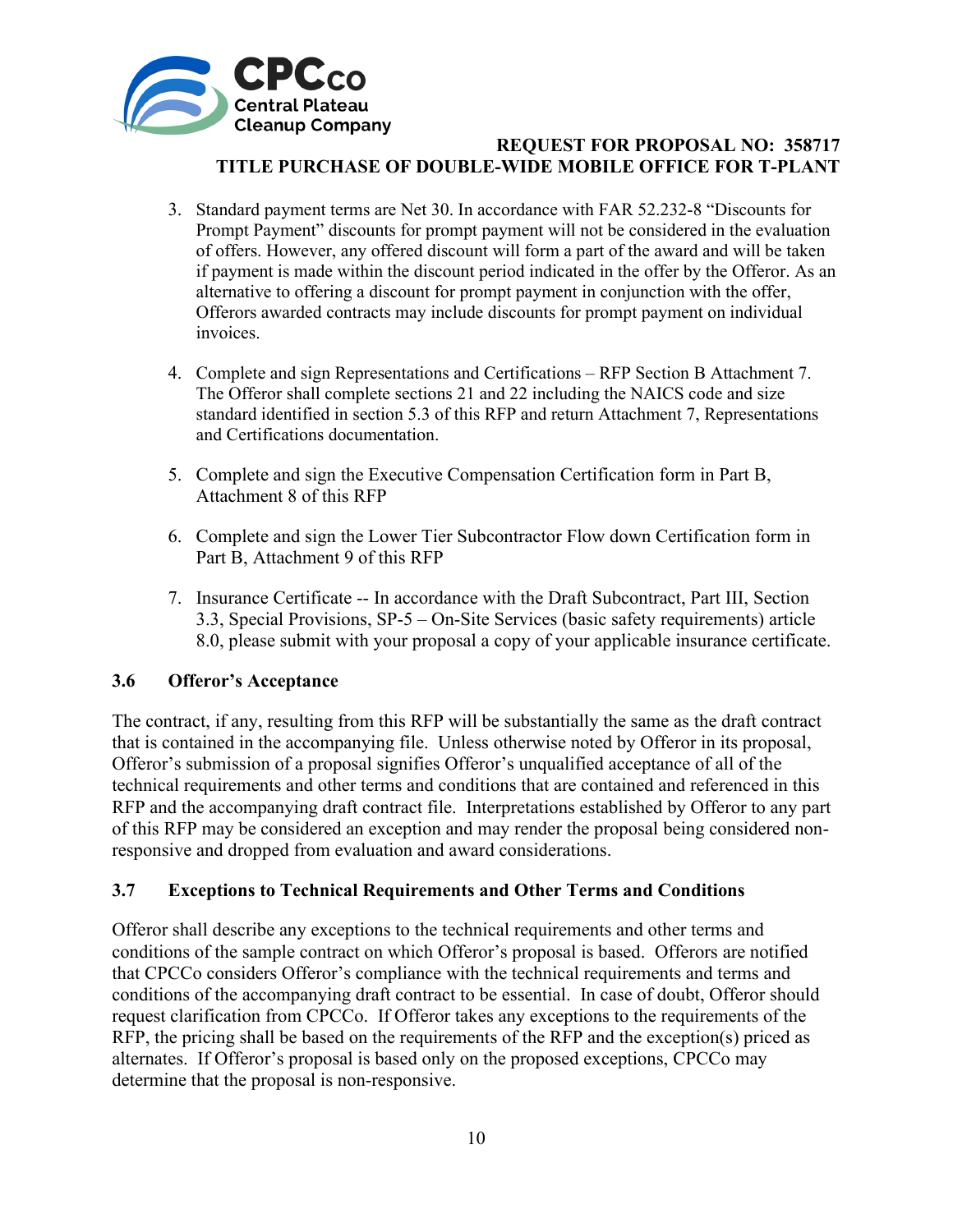

# <span id="page-11-0"></span>**3.8 Proposal Validity Period**

A proposal shall remain firm for 120 days after the proposal due date.

## <span id="page-11-1"></span>**4.0 PROPOSAL SUBMITTAL DIRECTIONS**

## <span id="page-11-2"></span>**4.1 Questions and Comments Regarding the RFP**

The Offeror shall submit any comments or questions regarding the RFP to the Contract Specialist in writing no later than by June 27, 2022, by 3 p.m. Offeror may transmit questions and comments via e-mail to belinda d records@rl.gov. CPCCo will answer all questions in writing and provide a copy of all questions and answers to all offerors. If the RFP requires an amendment to resolve issues regarding the RFP, CPCCo will issue an amendment to those offerors who have not declined to participate in time for them to consider the amendment(s) before finalizing and submitting their proposals.

## <span id="page-11-3"></span>**4.2 Notification of Intent to Propose**

CPCCo requests that a prospective Offeror notify CPCCo in writing by June 27, 2022, by 3 p.m., indicating that Offeror intends to submit a proposal in response to this RFP. Offeror may transmit the notification to the Contract Specialist via e-mail to belinda d records@rl.gov.

#### <span id="page-11-4"></span>**4.3 Deadline**

Technical proposals are due by July 7, 2022, by 3 p.m. Priced proposals are due at the conclusion of Step One as determined by the Buyer. CPCCo reserves the right to reject any proposal received after the deadline.

#### <span id="page-11-5"></span>**4.4 eSourcing Event**

The eSource event will take place July 21, 2022, 1 p.m. This event is a Reverse Auction.

#### <span id="page-11-6"></span>**4.5 Submittal Address**

Identify the email containing the proposal as "Proposal in Response to RFP 358717".

The Contract Specialist's telephone number is 509-376-3945 and the e-mail address is belinda d records@rl.gov. Offeror may contact the Contract Specialist to verify that the Contract Specialist received the proposal.

#### <span id="page-11-7"></span>**4.6 Withdrawal**

Proposals may be withdrawn by written notice received by the Contract Specialist at any time prior to award.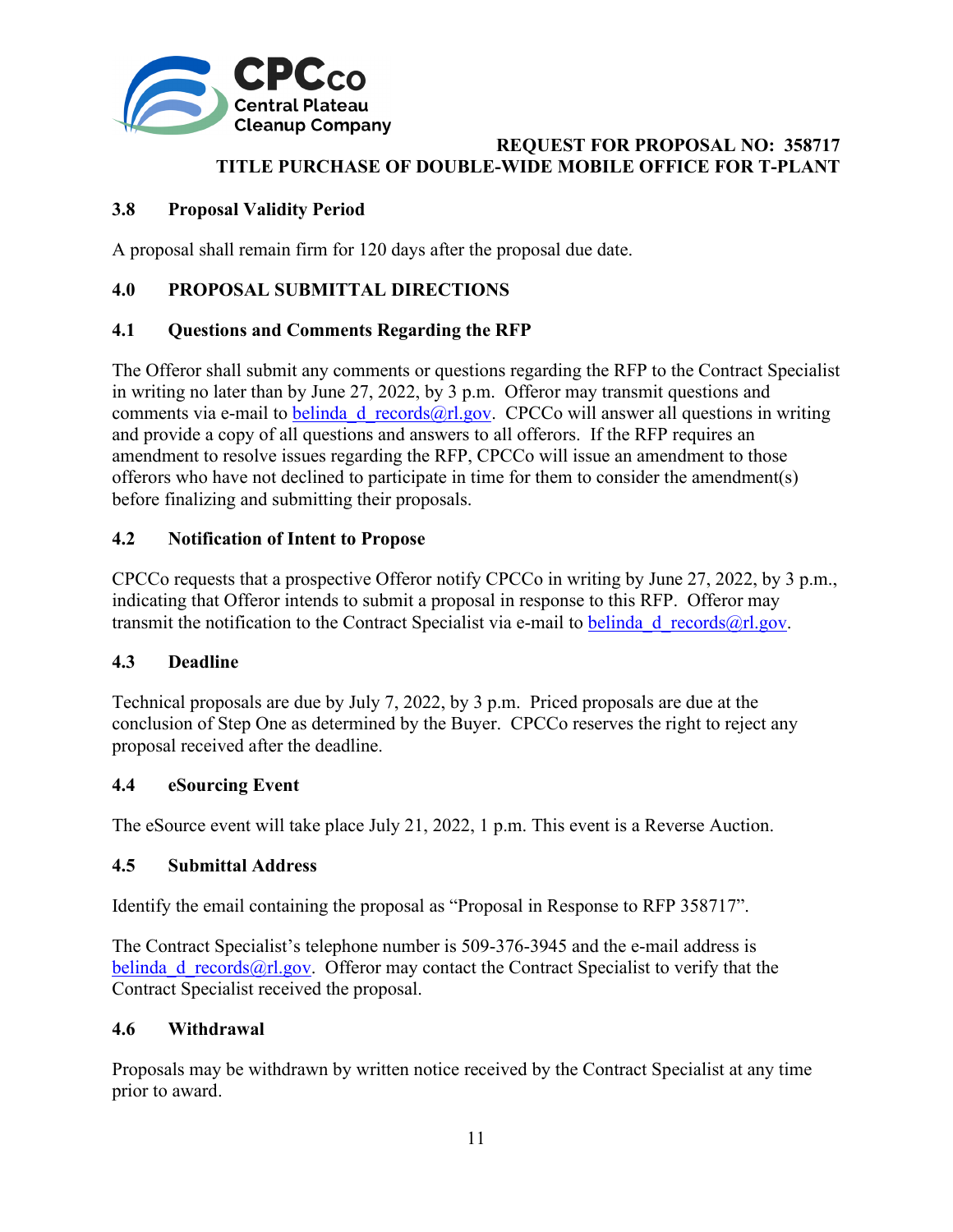

# <span id="page-12-0"></span>**4.7 RFP Amendments**

If this RFP is amended, unless otherwise stated, all terms and conditions that are not modified will remain unchanged. Offeror shall acknowledge receipt of all amendments by stating in the proposal that Offeror has received the amendment(s) and has considered it/them in formulating the proposal.

# <span id="page-12-1"></span>**5.0 NOTICES TO OFFERORS**

# <span id="page-12-2"></span>**5.1 Anticipated Award Date**

The anticipated award date for this RFP is July 28, 2022.

# <span id="page-12-3"></span>**5.2 Precedence of Requirements**

In the event of a conflict among the provisions, the RFP instructions, the RFP correspondence, other documents and the resulting contract, the terms of the contract shall govern.

## <span id="page-12-4"></span>**5.3 North American Industry Classification System (NAICS) Code and Size Standard**

CPCCo has determined that North American Industry Classification System (NAICS) Code 321991 applies to this acquisition. Therefore, the size standard for determining whether an offeror is a small business in regard to this acquisition is 1,250 employees or less.

## <span id="page-12-5"></span>**5.4 Identification of Proprietary Data**

If Offeror submits any data as part of their Proposal, which is considered by Offeror to be "proprietary data", the document transmitting the data or which contains the data, shall be boldly marked indicating that the data included are considered to be proprietary. To the extent that the restrictive marking prevents CPCCo from distributing the documents for evaluation or use, the marking may render the proposal non-responsive.

## <span id="page-12-6"></span>**5.5 Certified Cost or Pricing Data**

Offeror is not required to provide certified cost or pricing data. However, CPCCo may require Offeror to provide certified and/or non-certified cost or pricing data prior to award if CPCCo cannot determine that the acquisition is exempt from the requirements of PL 87-653 (10 USC Sec. 2306a).

## <span id="page-12-7"></span>**5.6 Financial Capability Determination Information**

CPCCo reserves the right, prior to award, to require Offeror to submit information that CPCCo will use to make a determination whether Offeror has the financial capability to successfully perform the contemplated contract in accordance with the contract terms. Such information may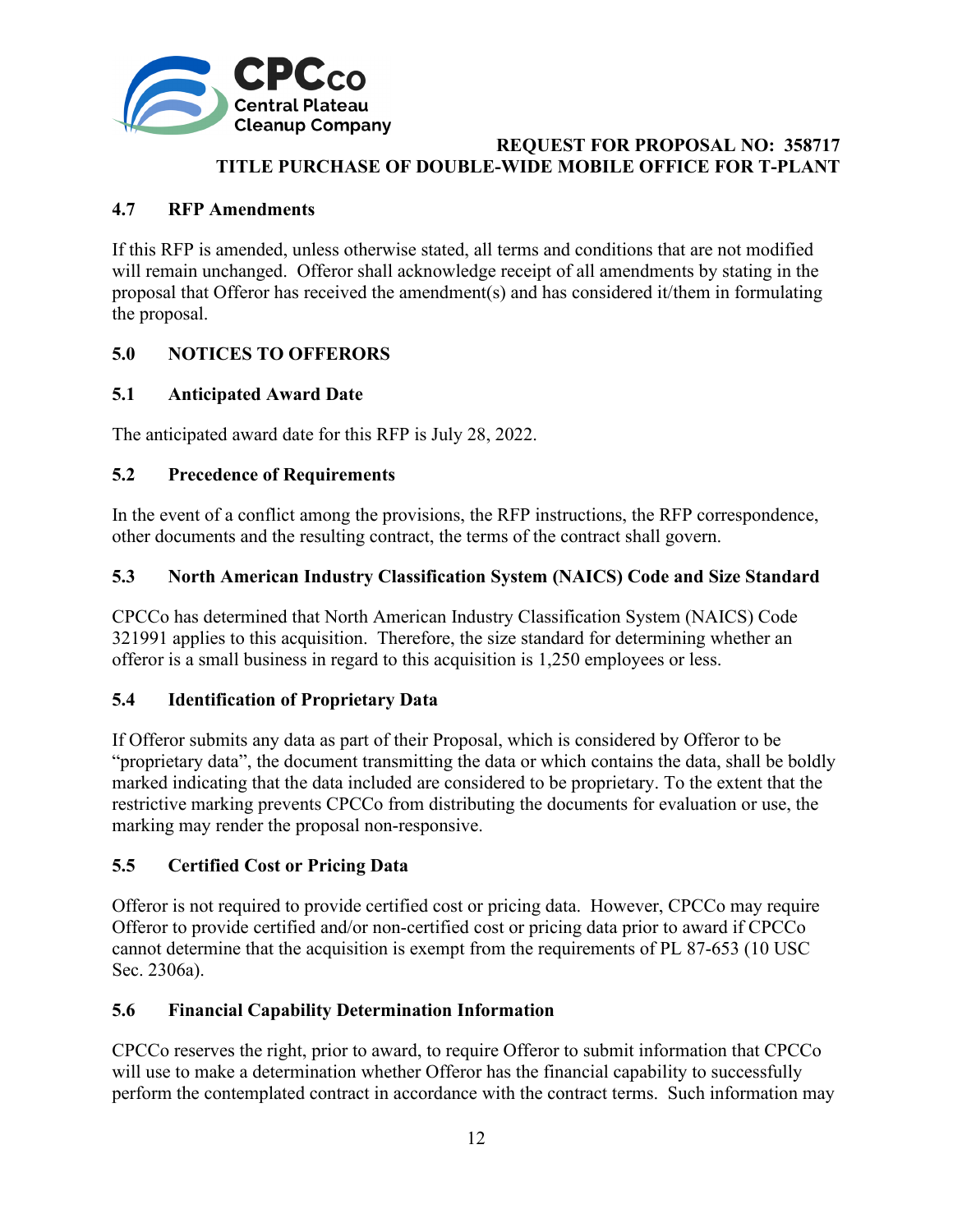

include, but not be limited to annual reports; lines of credit with financial institutions and suppliers; SEC Form 10K, and any other information that may be required by CPCCo.

# <span id="page-13-0"></span>**5.7 Subcontracting**

Contractor may **not** subcontract any significant portion of this contract without first obtaining concurrence of CPCCo to the proposed subcontract scope and subcontractor(s).

Contractor is responsible to incorporate and flow down all appropriate provisions and requirements of this contract to all lower-tier contractors and subcontractors.

Contractor shall furnish CPCCo a list of all proposed lower-tier subcontractors who will be performing work on the Hanford site and those proposed subcontractors who will be performing a significant portion of the off-site work. The list must be furnished prior to award and updated with changes during contract performance. Use the Subcontracting List and instructions located on this [webpage.](https://cpcco.hanford.gov/page.cfm/SubmittalsFormsDocs)

CPCCo reserves the right to:

- reject any proposed subcontract or subcontractor as incomplete or unsuitable
- require submittal of the proposed subcontract before contract award or prior to performance of any work on site
- require the replacement, at contractor's expense, of any subcontractor who fails to adhere to all of the applicable provisions and requirements of this contract.

## <span id="page-13-1"></span>**5.8 Subcontracting Plan**

Unless exempted below, Contractor shall utilize small business concerns to the maximum extent practical as required in Federal Acquisition Regulation (FAR) part 19.702 when subcontracting any part of the resultant contract. Contractor shall submit and utilize a subcontracting plan in accordance with FAR 52.219-9.

The following are exceptions to the subcontracting plan requirement:

- 1. Contractor is a Small Business as defined in accordance with 13 Code of Federal Regulations (CFR), part 121 and FAR Part 19, 19.001.
- 2. Subcontracting opportunities are not offered with respect to the proposed contract.
- 3. The proposed contract is not expected to exceed \$700,000 or \$1,500,000 (if for construction of a public facility).
- 4. The proposed contract will be performed entirely outside of the U.S., its territories and possessions, the District of Columbia and the Commonwealth of Puerto Rico.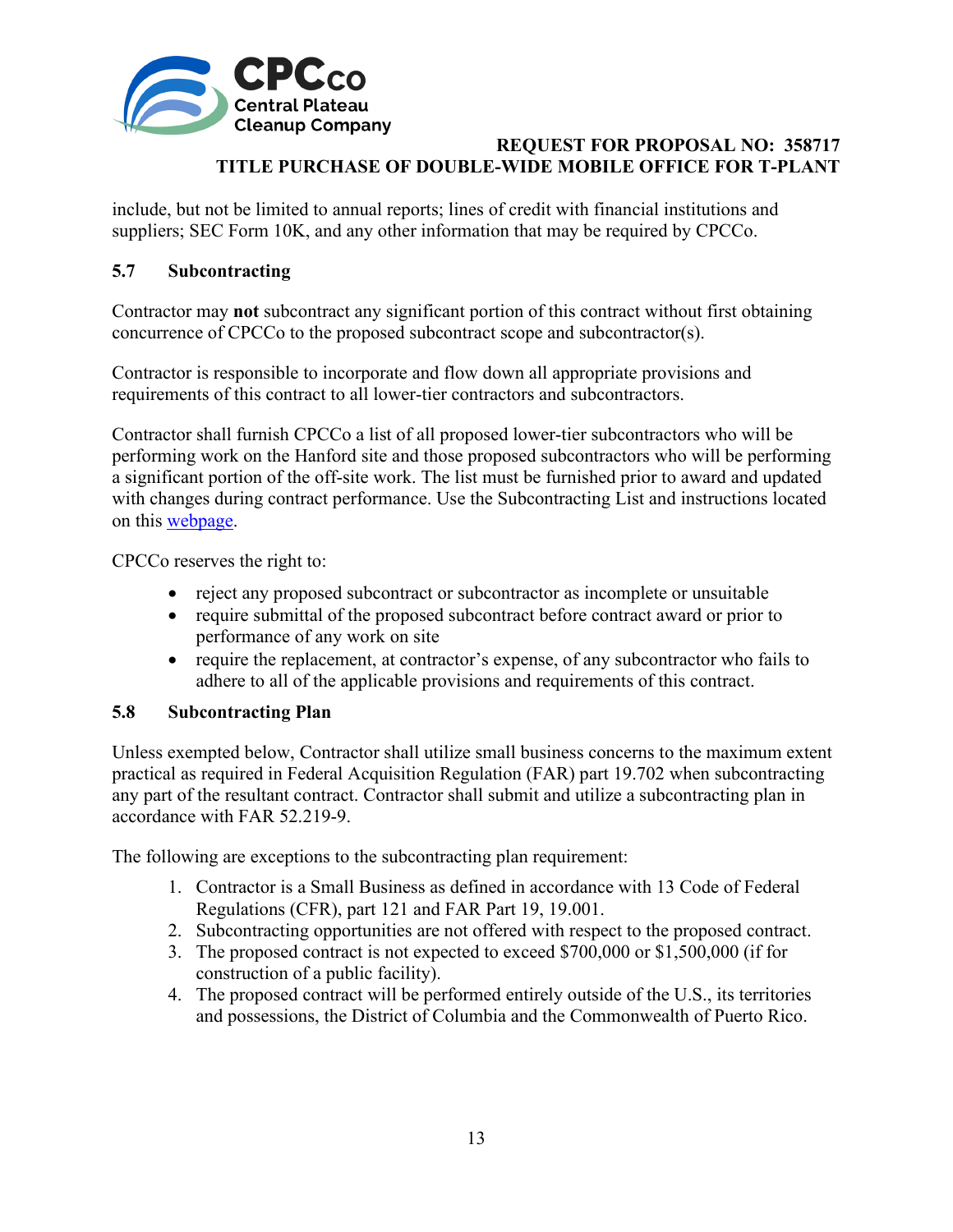

## <span id="page-14-0"></span>**5.9 Identification of Service Animals**

If Offeror or a planned lower-tier subcontractor requires the use of a service support animal to perform its work under the contract, Offeror shall disclose and provide information in its proposal that includes a description of the work or task the services support animal has been trained to perform. Service support animals "in training" are not considered service support animals and will not be allowed on the Hanford Site or in Site associated facilities. Other animals, to include pets and "comfort animals" are not permitted access onto the Hanford Site or in Site associated facilities. Service support animals may be excluded from the workplace if the work site cannot support reasonable accommodations. For more information, see the Hanford Site Procedure [HMIS-PRO-SEC-417,](https://cpcco.hanford.gov/page.cfm/SafetyReferenceDocuments) Appendix A-5, p.16.

## <span id="page-14-1"></span>**5.10 Small Business Set Aside**

Proposals made under this solicitation shall be from small business concerns, including; Disadvantaged, Women Owned, Veteran Owned, Service Disabled Veteran Owned and HUBZone small businesses. Proposals received from concerns that are not small businesses shall not be considered for this solicitation. Disadvantaged, Women Owned, Veteran Owned and service Disables Veteran Owned may self-certify to these categories as defined by the Small Business Administration (**[www.sba.gov](http://www.sba.gov/)**). HUBZone businesses must be certified by the Small Business Administration.

## <span id="page-14-2"></span>**5.11 Ship to Address**

All shipping containers and paperwork are to be marked with the following legend:

U.S. Department of Energy c/o Central Plateau Cleanup Company 2355 Stevens Drive Richland, WA, 99352

## <span id="page-14-3"></span>**5.12 Price Support Information**

Offeror may be required to submit information sufficient to determine that the prices or costs being charged are reasonable, fair and realistic. Such information may include pricing, sales, or cost information that is pertinent to establishing the pricing or costs being charged.

Certified cost or pricing data need not be submitted.

For Commercial items; submit, at a minimum, information on prices at which the same item or similar items have previously been sold in the commercial market that is adequate for evaluating the reasonableness of the price of this acquisition. Such information may include: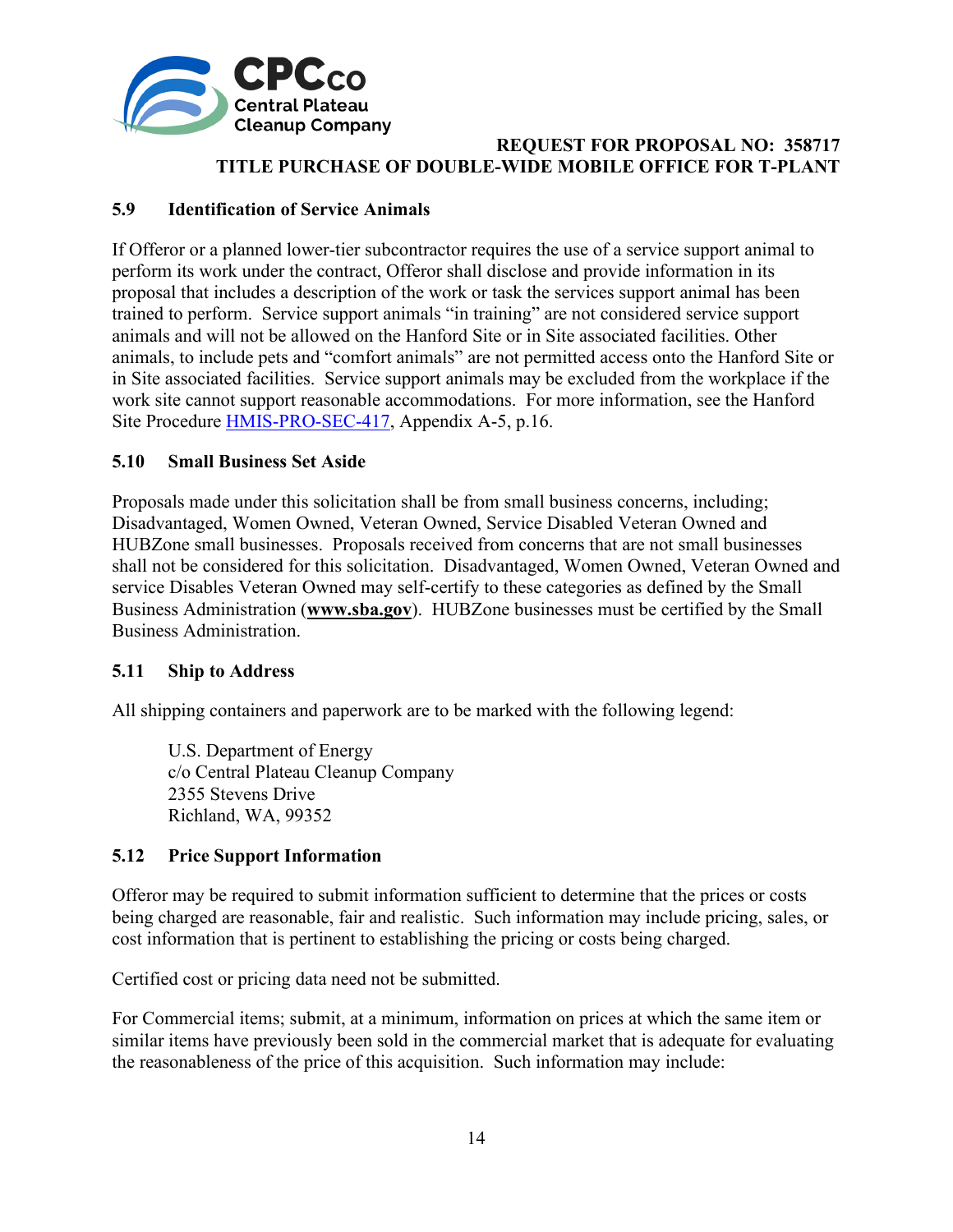

• For catalog items; a copy of or identification of the catalog and its date, or the appropriate pages for the offered items, or a statement that the catalog is on file in the buying office to which the proposal is being submitted. Provide a copy or describe current discount policies and price lists (published or unpublished), e.g., wholesale, original equipment manufacturer, or reseller;

Also explain the basis of each offered price and its relationship to the established catalog price, including how the proposed price relates to the price of recent sales in quantities similar to the proposed quantities;

- For market-priced items; the source and date or period of the market quotation or other basis for market price, the base amount, and applicable discounts. In addition, describe the nature of the market;
- For items included on an active Federal Supply Service Multiple Award Schedule contract; a copy of the appropriate pages for the offered items, Schedule cover page, terms and conditions, unless already on file with the contracting office.

Additional supporting information, to the extent necessary to determine whether the price is fair and reasonable.

Offeror grants CPCCo or an authorized representative the right to examine, at any time before award, books, records, documents, or other directly pertinent records to verify the reasonableness of the price. For items priced using catalog or market prices, access does not extend to cost or profit information or other data relevant solely to Offeror's determination of the prices to be offered in the catalog or marketplace.

## <span id="page-15-0"></span>**5.13 Buy American Act**

In accordance with the Buy American Act (BAA, FAR Part 25) domestic end products as defined in the BAA shall be afforded an evaluation preference in this action. Products of foreign origin may not be supplied unless evaluated and agreed to by CPCCo prior to contract award. Contractor certifies that all other products, supplied on this contract are Domestic products as defined in the BAA.

FAR [Part 25 Foreign Acquisition](http://farsite.hill.af.mil/reghtml/regs/far2afmcfars/fardfars/far/25.htm)